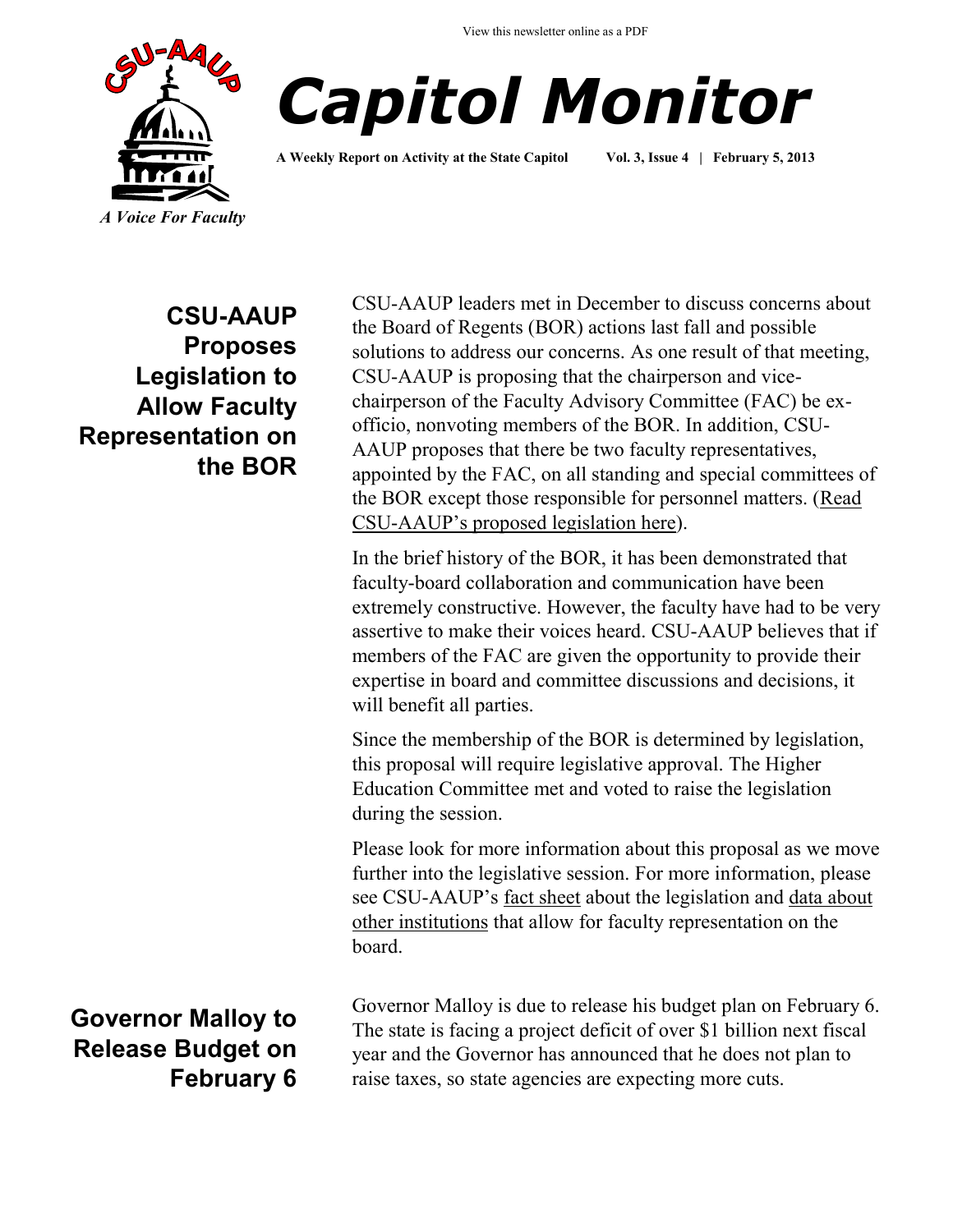# **Bills: Week of 1/28**

*"I support or oppose one of these bills; what should I do?"*

- 1. Write to your legislators! Find them [here.](http://www.cga.ct.gov/asp/menu/CGAFindLeg.asp)
- 2. [Track](http://www.cga.ct.gov/aspx/CGAPublicBillTrack/Register.aspx) the bill so you know when public hearings are

The following list of bills have been identified as having a potential impact on our members if passed. We will follow the progress of the bills throughout the session and alert our members if action is needed.

Please remember that these are simply proposals. Thousands of bills are filed in a legislative session but only a few hundred make it to the Governor for consideration.

#### **EDUCATION & HIGHER EDUCATION**

## **H.B. No. 5500:** *[AN ACT REQUIRING INSTITUTIONS OF](http://www.cga.ct.gov/asp/cgabillstatus/cgabillstatus.asp?selBillType=Bill&bill_num=HB05500&which_year=2013)  [HIGHER EDUCATION TO PROVIDE STUDENTS WITH](http://www.cga.ct.gov/asp/cgabillstatus/cgabillstatus.asp?selBillType=Bill&bill_num=HB05500&which_year=2013)  [UNIFORM FINANCIAL AID INFORMATION](http://www.cga.ct.gov/asp/cgabillstatus/cgabillstatus.asp?selBillType=Bill&bill_num=HB05500&which_year=2013)*

**Statement of Purpose:** To require institutions of higher education to provide financial aid information in a uniform way to ensure that students understand their true higher education costs.

#### **Proposed H.B. No. 6182:** *[AN ACT CONCERNING THE](http://www.cga.ct.gov/asp/cgabillstatus/cgabillstatus.asp?selBillType=Bill&bill_num=HB06182&which_year=2013)  [INCLUSION OF SELF DEFENSE AND CLASSROOM DEFENSE](http://www.cga.ct.gov/asp/cgabillstatus/cgabillstatus.asp?selBillType=Bill&bill_num=HB06182&which_year=2013)  [AS PART OF IN-SERVICE TRAINING FOR EDUCATORS](http://www.cga.ct.gov/asp/cgabillstatus/cgabillstatus.asp?selBillType=Bill&bill_num=HB06182&which_year=2013)*

**Statement of Purpose:** To require regional educational service centers to develop and make available information regarding self defense and classroom defense.

#### **Proposed H.B. No. 6274:** *[AN ACT CONCERNING TRAINING](http://www.cga.ct.gov/asp/cgabillstatus/cgabillstatus.asp?selBillType=Bill&bill_num=HB06274&which_year=2013)  [FOR THE INVESTIGATION AND MANAGEMENT OF CLAIMS](http://www.cga.ct.gov/asp/cgabillstatus/cgabillstatus.asp?selBillType=Bill&bill_num=HB06274&which_year=2013)  [OF SCHOOL BULLYING](http://www.cga.ct.gov/asp/cgabillstatus/cgabillstatus.asp?selBillType=Bill&bill_num=HB06274&which_year=2013)*

**Statement of Purpose:** To provide training for those persons responsible for investigating and managing claims of school bullying.

#### **Proposed H.B. No. 6292:** *[AN ACT CONCERNING TEACHER](http://www.cga.ct.gov/asp/cgabillstatus/cgabillstatus.asp?selBillType=Bill&bill_num=HB06292&which_year=2013)  [EDUCATION PROGRAMS](http://www.cga.ct.gov/asp/cgabillstatus/cgabillstatus.asp?selBillType=Bill&bill_num=HB06292&which_year=2013)*

**Statement of Purpose:** To ensure that teachers receive a comprehensive education that includes the social and emotional development and learning of children.

# **LABOR & PUBLIC EMPLOYEES**

## **Proposed H.B. No. 6172:** *[AN ACT EXCLUDING OVERTIME](http://www.cga.ct.gov/asp/cgabillstatus/cgabillstatus.asp?selBillType=Bill&bill_num=HB06172&which_year=2013)  [PAYMENTS FROM THE CALCULATION OF RETIREMENT](http://www.cga.ct.gov/asp/cgabillstatus/cgabillstatus.asp?selBillType=Bill&bill_num=HB06172&which_year=2013)  [INCOME FOR STATE EMPLOYEES SUBJECT TO](http://www.cga.ct.gov/asp/cgabillstatus/cgabillstatus.asp?selBillType=Bill&bill_num=HB06172&which_year=2013)  [COLLECTIVE BARGAINING](http://www.cga.ct.gov/asp/cgabillstatus/cgabillstatus.asp?selBillType=Bill&bill_num=HB06172&which_year=2013)*

**Statement of Purpose:** To help reduce the cost of retirement income payments to unionized state employees from the State Employees Retirement Fund.